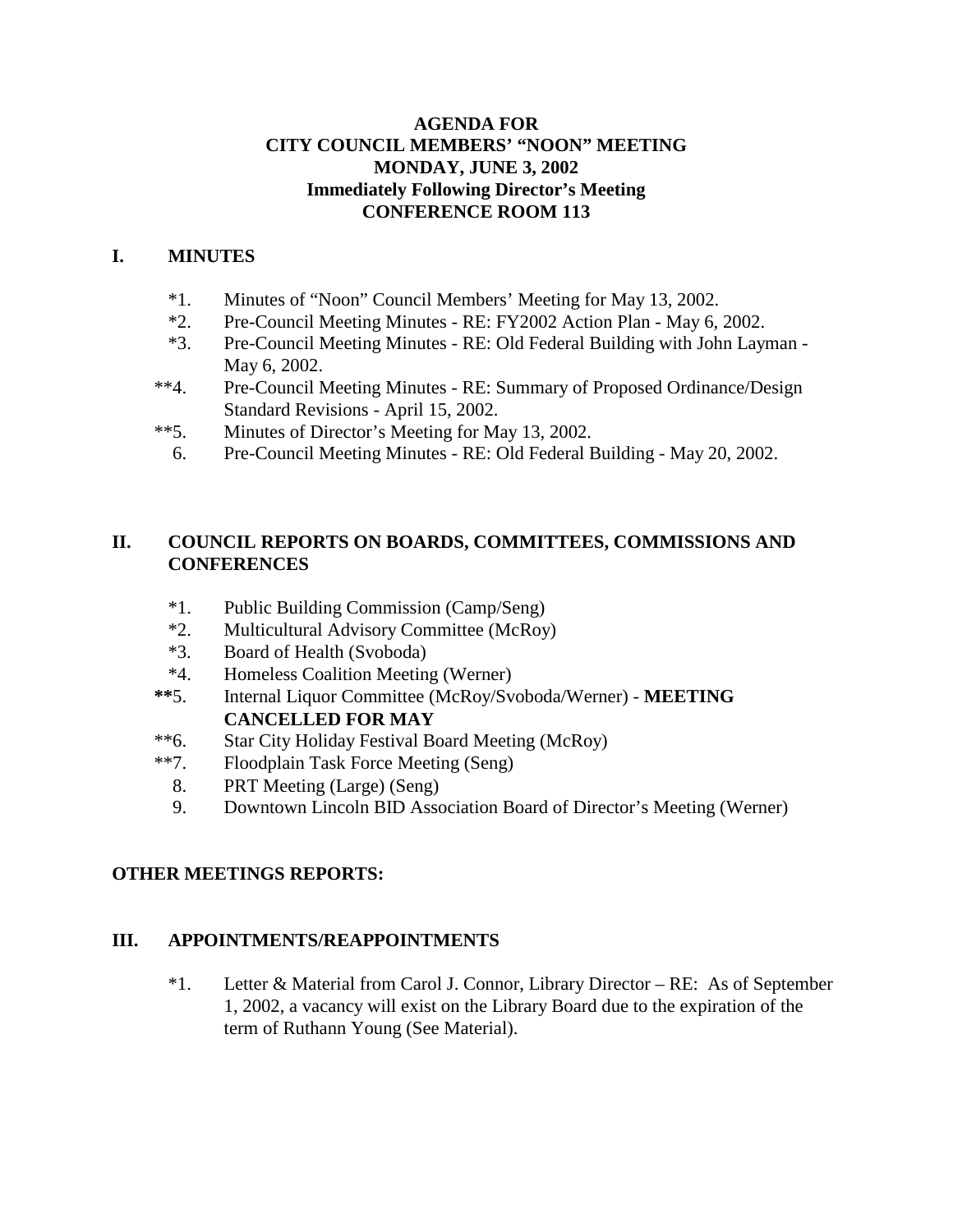#### **IV. MEETINGS/INVITATIONS**

- 1. Governor Mike Johanns invites you to the 3<sup>rd</sup> Annual Governor's Summit on Workforce Development on October 1 & 2, 2002 (Tuesday & Wednesday) – (See brochure for more details).
- 2. Itinerary Nebraska Water Conference Council's Annual Water & Natural Resources Tour - 2002 Drought in the North Platte River Watershed Nebraska, Colorado and Wyoming - July 22-25, 2002 – (See Material for more details).

# **V. REQUESTS OF COUNCIL FROM MAYOR - NONE**

### **VI. MISCELLANEOUS**

- \*1. Discussion on LPED Committee Assignments **HELD OVER FROM THE APRIL 22ND, MAY 6TH & MAY 13TH "NOON" AGENDA - (See attached Letter from LPED)**
- \*2. Discussion on Material from Internal Liquor Committee regarding Last Drink Data. (Requested by Annette McRoy)
- 3. Budget Hearing Schedule For Discussion & Approval.

### **VII. CITY COUNCIL MEMBERS**

#### **VIII. ADJOURNMENT**

### **\*HELD OVER FROM MAY 20, 2002. \*\*HELD OVER FROM MAY 27, 2002.**

ca060302/tjg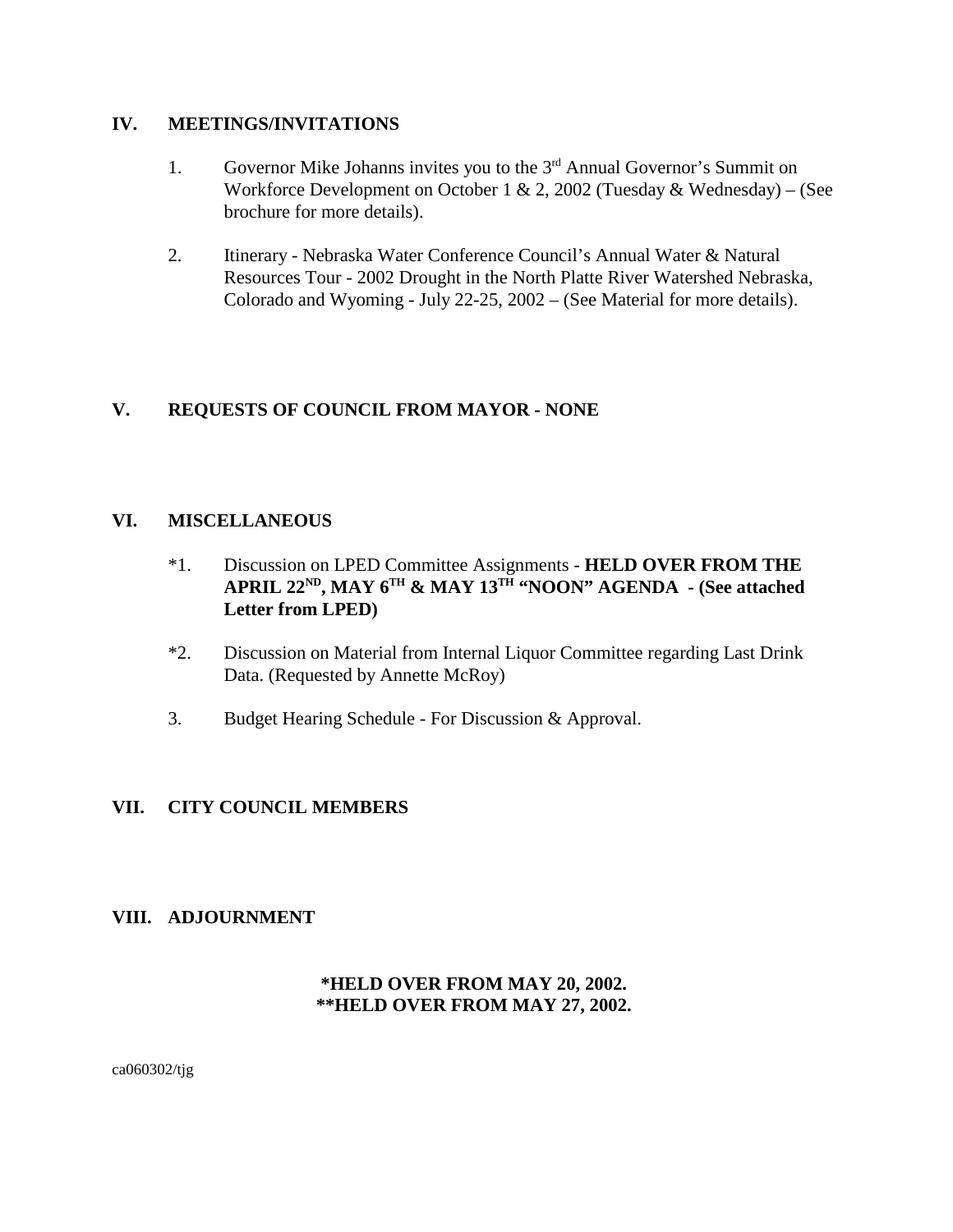# **MINUTES CITY COUNCIL MEMBERS' "NOON" MEETING MONDAY, JUNE 3, 2002** *CONFERENCE ROOM 113*

**Council Members Present:** Jonathan Cook, Chair; Jon Camp, Vice Chair; Glenn Friendt, Annette McRoy. Coleen Seng, Ken Svoboda, Terry Werner

**Others Present:** Mark Bowen, Ann Harrell, Amy Tejral, Mayor's Office; Dana Roper, City Attorney; Steve Hubka, Sherry Wolf-Drbal, Budget Office Joan Ray, Council Secretary; Darrell Podany, Aide to Council Members Camp, Friendt and Svoboda; Nate Jenkins, Lincoln *Journal Star* representative

### **I. MINUTES**

- \*1. Minutes of "Noon" Council Members' Meeting for May 13, 2002.
- \*2. Pre-Council Meeting Minutes RE: FY2002 Action Plan May 6, 2002.
- \*3. Pre-Council Meeting Minutes RE: Old Federal Building with John Layman May 6, 2002.
- \*\*4. Pre-Council Meeting Minutes RE: Summary of Proposed Ordinance/Design Standard Revisions - April 15, 2002.
- \*\*5. Minutes of Director's Meeting for May 13, 2002.
	- 6. Pre-Council Meeting Minutes RE: Old Federal Building May 20, 2002.

\* - Carried Over from May 20, 2002 \*\* - Carried Over from May 27, 2002

Chair Jonathan Cook requested a motion to approve the above-listed minutes. Coleen Seng moved approval of the minutes as presented. The motion was seconded by Ken Svoboda and carried by unanimous consensus for approval. (Ms. McRoy Absent for Vote)

 $\lceil r+1 \rceil$  Mr. Cook requested revision of the agenda to allow Mr. Steve Hubka, the City's Budget Officer, to address the Budget Hearings Schedule as the first item of business rather than at the end of the meeting under Miscellaneous Items. Mr. Hubka came forward and addressed the Council regarding the proposed Budget Hearing dates outlining the Charter requirements. With Council input and discussion, it was determined that the schedule would include a 4:00 p.m. Pre-Council on Monday, June 24th, prior to the Council's monthly night meeting to be held at 5:30 on that date. This Pre-Council would be for the Mayor's Budget Presentation. Mayor Wesely's State of the City Address would be the first item on that evening's Council Agenda.

It was agreed that there would be no pre-council meetings on Monday, July 8<sup>th</sup>, Monday July 15<sup>th</sup> or Monday, July 22<sup>nd</sup>, in order to accommodate the scheduled departmental budget hearings. It was noted, however, that there would be Directors' and Council Members' "Noon" meetings on both July  $15<sup>th</sup>$  and July  $22<sup>nd</sup>$ , but not on July  $8<sup>th</sup>$ . It was agreed that the August Night Meeting would be held on August 12th and that the normally scheduled night meeting for the month of August (which would have been August  $26<sup>th</sup>$ ) would be moved to a 1:30 p.m. time schedule. This would be the meeting at which the Council adopts the City's budget for the upcoming fiscal year.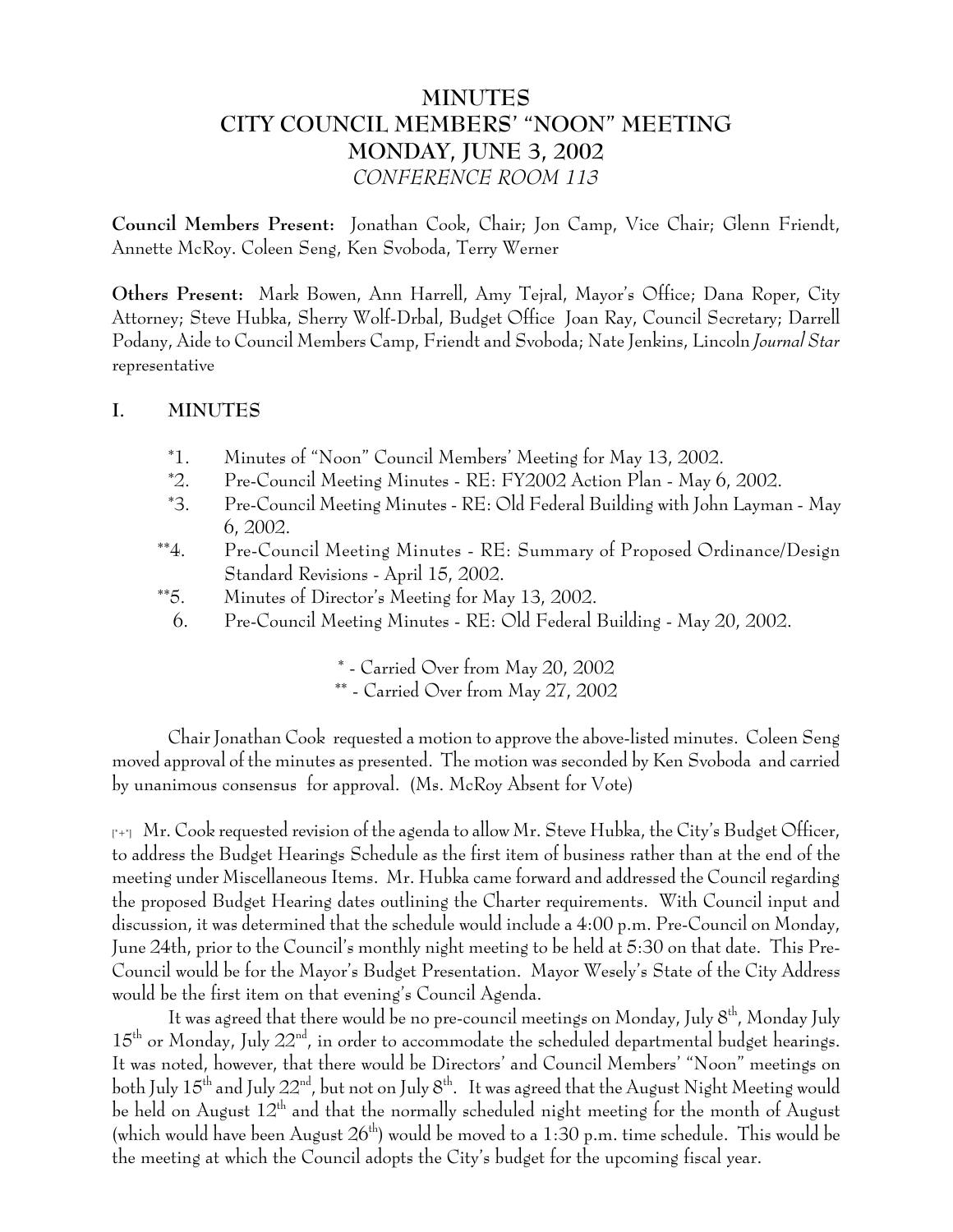The format of the hearings was also briefly discussed. It was agreed that public input would be limited to five minutes per individual on the entire budget rather than five minutes per individual per Departmental budget. Each person would be given an opportunity to address his/her concerns regarding whatever portion of the budget they chose to discuss, but not the opportunity to discuss each individual department's budget. This would help eliminate the possibility of a few individuals monopolizing the public's opportunity to provide input on the budget issues of concern. Mr. Roper agreed that this would be an appropriate format for the budget hearings. In order to allow Council Members questioning time on budget issues, Council would be allowed time prior to the general public portion of the hearings for discussion.

# **II. COUNCIL REPORTS ON BOARDS, COMMITTEES, COMMISSIONS AND CONFERENCES -**

\*1. PUBLIC BUILDING COMMISSION (Camp/Seng) Mr. Camp stated that they had talked about the parking garage and the exit sites. Public Works had made a lengthy presentation on traffic counts and figures showing that there shouldn't be entering and exiting onto  $9<sup>th</sup>$  and  $10<sup>th</sup>$  Streets. The Public Building Commission ended up saying "no" to those limitations as we wanted to, at least during the first phase, have entrance going in from  $10^{th}$ , otherwise there would be a lot of congestion around the block. Several of us felt that ultimately coming in off "K" would create a lot of congestion. The final decision was that there should be much more communication between the architectural planners and the City Departments such as Public Works.

Other issues were discussed: The public and private parking areas will not be integrated; the parking meters along  $10<sup>th</sup>$  Street will eventually be removed; a contract was approved.

Ms. Seng noted that the other long presentation had been by Mr. Steve Flanders a presentation on the Old Fed. Mr. Werner asked if the PBC had ever taken a vote on any of the Old Fed plans? Mr. Camp responded that the PBC had never even approved the RFPs on the Old Fed. Discussion digressed to the Old Fed Issue for a brief period of time. A pre-council on this issue is scheduled for a time later this date.

\*2. MULTICULTURAL ADVISORY COMMITTEE (McRoy) Ms. McRoy reported that the Mayor had been at the meeting discussing budget concerns. There had been discussion regarding the manner in which JBC funds were allocated. She believed that JBC would be at the next meeting to answer some of the questions raised regarding JBC vs. Keno funding and other funding questions as well.

\*3. BOARD OF HEALTH (Svoboda) Mr. Svoboda stated that it had been a month ago and he had missed the first part of the meeting (the business meeting) because of another commitment. There had been several people present from the National Association of Local Boards of Health who gave a presentation on Strategic Planning on How to Deal with the Clean Indoor Air movement. This would include the restriction of all smoking in all publically used buildings, (not including government buildings). That is something that the Board of Health will be addressing over the next number of months. Mr. Svoboda gave the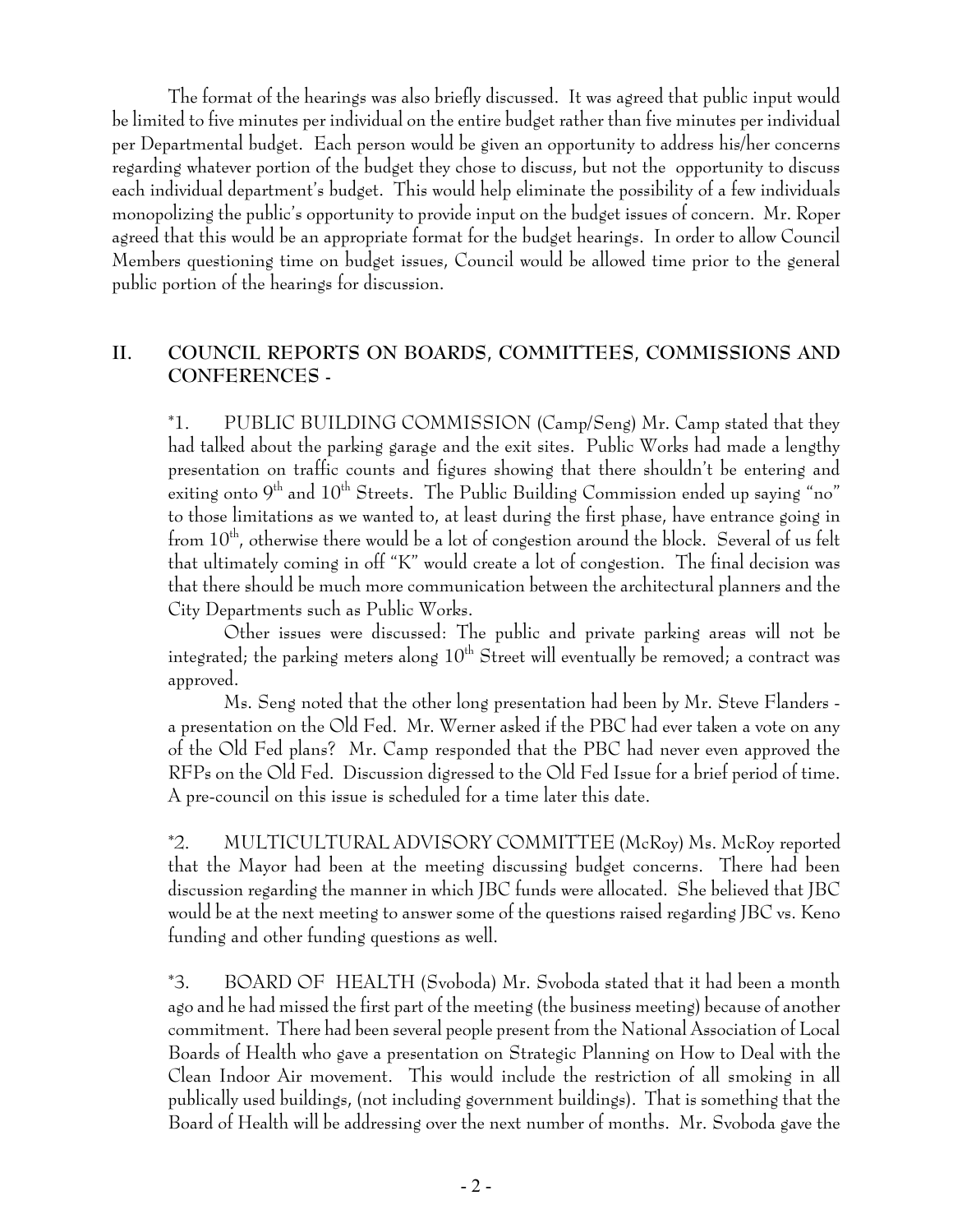#### Board

a recommendation not to bring it forward to Council until they had a really good, solid base of consensus amongst the majority of retailers - specifically the restaurant and bar associations. They should have some deals with these groups and make sure everyone understood what the ordinance would implement and what the reading of the ordinance would be before it reached the Council. The buildings covered in the scope of the ordinance would include restaurants, bars, and office buildings.

This is a National movement that is going across the country. They presented us with a large slate of statistics that prove that it actually saves the business owner money by not having smoking in the buildings. It saves on maintenance and health costs, etc. The Health Department will be working on this and present it to Council whenever they're ready with it. The Restaurant Association will be the one they will have to deal with. The bars will be one thing, but one owner who is on the Board has elected to corporately do away with smoking in all of his restaurants.

There are currently 210 restaurants in the City of Lincoln that are totally smoke free. Ms. Seng noted that there had been a list of these establishments in the paper. Mr. Svoboda reported that the Health Department has a listing of all of the establishments in a brochure form. He noted that there are more and more being added every single day. Even some of the more traditionally considered `bar types' are converting to smoke free.

Mr. Werner asked then why should we legislate this? Mr. Svoboda stated that the Health Department would be coming from it from a public health standpoint. They would be protecting the employees, who may not have a choice as to whether or not to work in a smoking section or non-smoking section, rather than focusing on the general public. Mr. Svoboda shared the analogy (which a coalition in Lincoln is running in an ad campaign against smoking in public buildings) that equated smoke in restaurants and `pee' in swimming pools. You can't section off an area in either instance and not expect "over-flow". Mr. Svoboda indicated that the Health Department had received negative comments regarding the ad, but he felt the analogy was certainly descriptive!

Mr. Svoboda noted that this ordinance will be coming forward to Council soon. Mr. Cook thought that workers who choose to work in a public environment might need to consider the risk, as a high-rise window washer might consider the risk-factor involved in that job. If they choose the profession, they should assume the risks. Mr. Svoboda indicated that with many entry level jobs in an office environment, or jobs such as those in food service, there might not be a "choice" but a skills option and those who have limited skills options should be protected from a harmful work environment just as anyone else would be. He noted that that was the premise from which the Health Department would be working on this issue.

Council requested to have a percentage break-down of all the restaurants in Lincoln that have gone smokeless in relation to the entire number of restaurants in the City. Mr. Svoboda indicated that the Health Department could provide that information to the Council.

#### \*4. HOMELESS COALITION (Werner) - No Report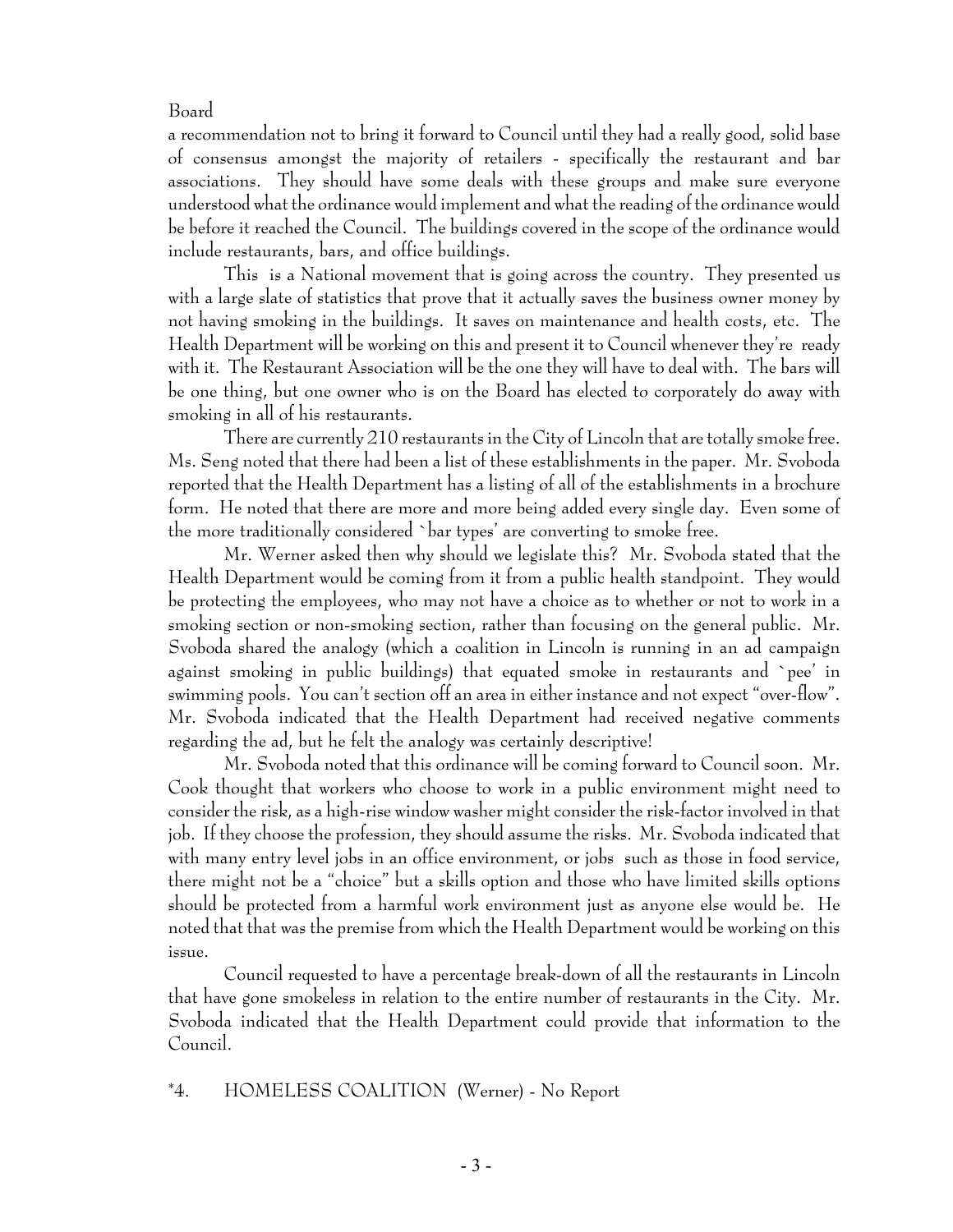**\*\***5. INTERNAL LIQUOR COMMITTEE (McRoy/Svoboda/Werner) - *Meeting Cancelled for Month of May* Mr. McRoy stated that the Council had requested information on "Last Drink" data and she had seen to it that the information was sent out in Council's packet for their review. She indicated that she did not know if Council wanted to have discussion on that information today. There was no discussion.

\*\*6. STAR CITY HOLIDAY FESTIVAL BOARD (McRoy) No Report and No Significant Comments

 \*\*7. FLOOD PLAIN TASK FORCE (Seng) Ms. Seng reported that the Corp of Engineers had given an ecological and an economic over-view of the flood plain study. She noted that the mapping done on Salt Creek is the most advanced and extensive that has ever been done on any creek or stream in this water basin or in the State. The streams they will be mapping next will be Dead-Man's-Run and then Beals Slough.

She noted that the Engineers stated that the cells in Salt Creek Basin are full. So the big question is how will we manage these "bowls" or cells; and can we manage them? The representatives from the Corp of Engineers were really impressed. This mapping and figuring all used to be done by hand and now it's almost totally computerized. The volume has changed a little bit in one area, but most of the area has not changed.

One area that there is concern about is the area from Capital Parkway over to "A" Street. One of the "bowls" (4-A on the map) is the one that they're most concerned about. It is the oldest area on the map. The Corp of Engineers will continue to work on that to see if there is anything else that can be figured out to be done on it. The dollar damage at the last flooding was very small.

Ms. McRoy asked if Danny Walker was on the committee? Ms. Seng answered that he was not. She named others who were members. Ms. McRoy stated that she had wondered if Mr. Walker would actually put his time and resources into meeting with the experts on the issue instead of just whacking away at Council Members at public meetings.

- 8. PRT Meeting (Large) (Seng) No Report
- 9. DOWNTOWN LINCOLN BID ASSOCIATION BOARD OF DIRECTOR'S MEETING (Werner) No Report

\* - Carried Over from May 20, 2002 \*\* - Carried Over from May 27, 2002

OTHER MEETING REPORTS - Ms. Seng reported that the Planning Director Selection Committee had met and they are coming closer to identifying finalists in the interview process. There are future dates set up for final interviews.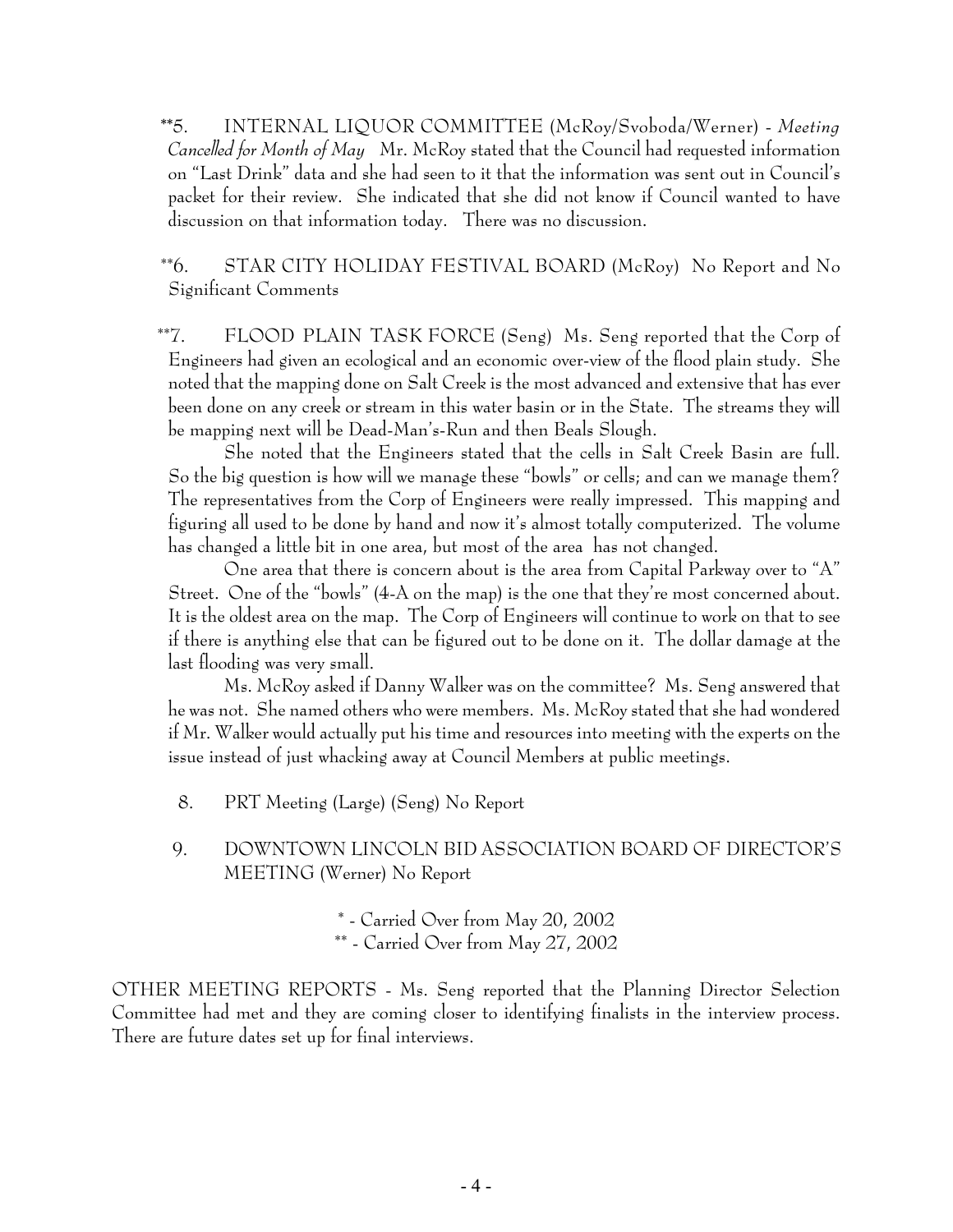#### **III. APPOINTMENTS/REAPPOINTMENTS** -

1. Letter & Material from Carol J. Connor, Library Directors - RE: As of September 1, 2002, a vacancy will exist on the Library Board. Mr. Cook indicated that he had contacted Ms. Connor and informed her that the standard procedure would be acceptable to Council. No formal response was deemed necessary at this time.

### 2. ADDENDUM:

*If Ordinance 02-52 passes* - A Resolution of Appointment by Council to Task Force will be needed - See Discussion under "VI. MISCELLANEOUS - #4" in this document.

- **IV. MEETINGS/INVITATIONS**  Noted Without Significant Comment.
- **V. REQUESTS OF COUNCIL FROM MAYOR** Mr. Bowen stated that LPED meets tomorrow for the Investors meeting. Mr. Cook indicated that would be discussed under the "Miscellaneous" portion of this meeting.

Mr. Bowen explained, in reference to remarks made by the Mayor at the Directors' Meeting this date regarding the HMS contract, which is signed. It is a one-year contract with a 90-day extension. When the Mayor had mentioned that the contract was "a little longer than a year", that was what he was referencing. Mr. Svoboda asked if it was not retroactive from January  $1<sup>st</sup>$ , but from....?

Mr. Bowen stated that their extensions to that point have taken them to May 31. This upcoming contract would be from June  $1<sup>st</sup>$  to May 31 $<sup>st</sup>$  of 2003, with the option for a</sup> 90-day extension at the end of that time. This coincides more with the City's fiscal year.

Mr. Bowen stated that he would like to visit with each individual Council member later about some personnel matters that are going on.

# **VI. MISCELLANEOUS** -

\*1. Discussion on LPED Committee Assignments - *Held over from the April 22nd, May*  $\mathcal{O}^{th}$  *& May 13<sup>th</sup> "Noon" Agenda* - The information from LPED indicated that they would continue to exclude all but Board members from the Board meetings. It was agreed that Mr. Camp would be the Council's official LPED Investment Committee representative. Other Council Members could attend if they chose to do so. It was noted, due to the concerns of a Council quorum at public meetings and the required notifications under such circumstances, that staff should be notified if more than three Council members planned to attend.

\*2. Discussion on Material from Internal Liquor Committee regarding Last Drink Data. (Requested by Annette McRoy) - Ms. McRoy explained that she had wanted to share the information with Council and had included it in their packets. There was no significant discussion.

3. Budget Hearing Schedule - For Discussion & Approval. [\*+\* See remarks as noted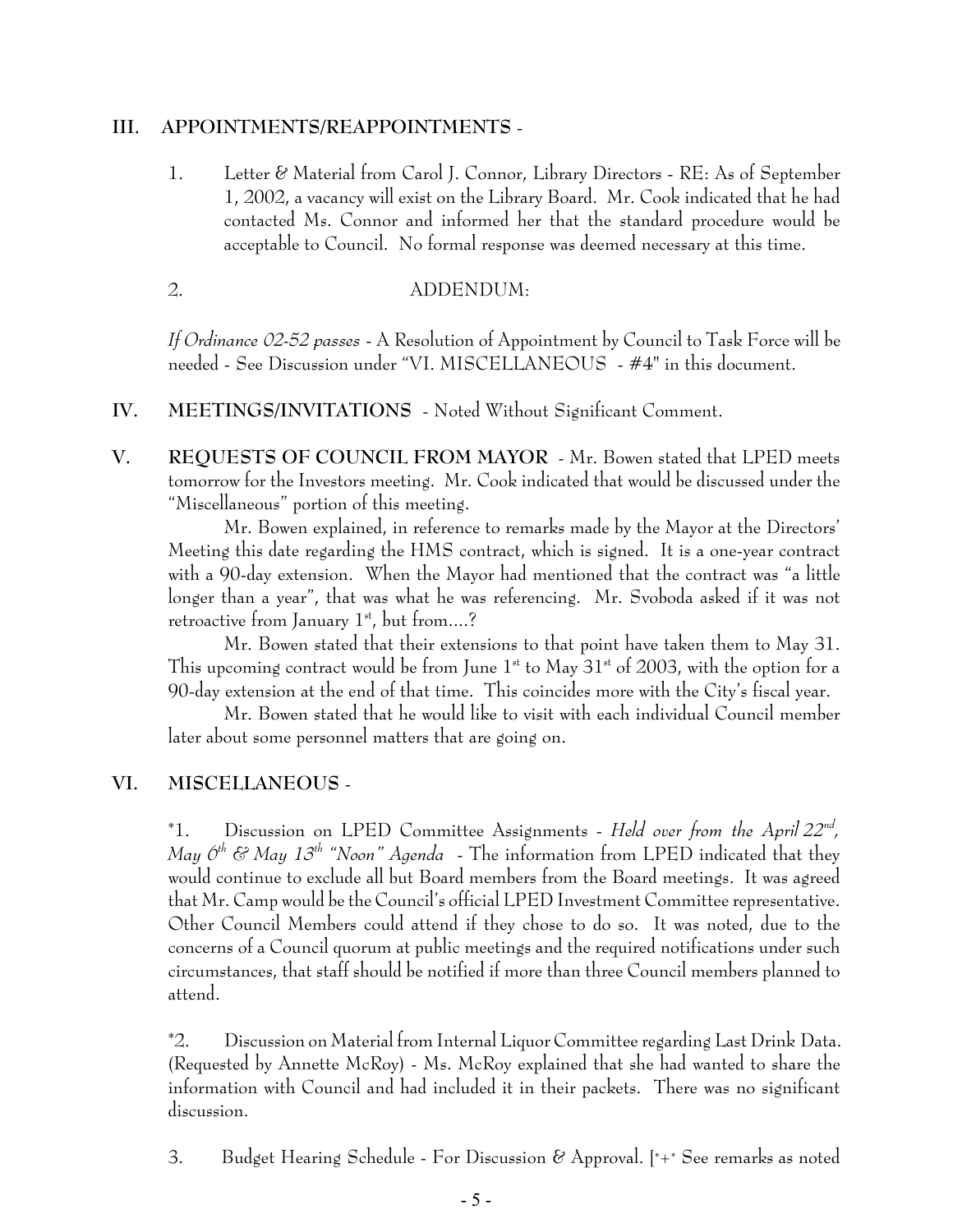at the beginning of these minutes - prior to "II COUNCIL REPORTS...]

 4. *If Ordinance 02-52 passes* (Voluntary Payment into Parks & Rec fund from monies collected from billing by LES): - Will need a Resolution of Appointment by Council to name one person to the Task Force that will be created to monitor the resulting new fund. [City Council - 1 appointment; Mayor - 2 appointments (one from the private sector); LES - 1 appointment]. To be carried over to next week's "Noon" agenda for discussion after/if the Ordinance is passed. [Ordinance passed 6-1, Friendt dissenting]

### **VII. COUNCIL MEMBERS**

**JON CAMP** - Mr. Camp stated that he had received a call from Mr. Fortenberry indicating that he, Mr. Fortenberry, was receiving e-mails directed to Mr. Camp. Mr. Camp asked if other Council Members were having trouble with their e-mail? Ms. Seng indicated that she had not had any trouble! [Laughter - Ms. Seng, who admits to being "technologically challenged", NEVER uses her e-mail) Ms. McRoy stated that she had not been using her Notes e-mail since she had been having so much trouble. She suggested that perhaps there had been a virus in the Notes system which would forward e-mails to everyone in someone's address book. Council determined that no action on Staff's part was necessary since the problem seemed to be not through Notes, but through their own personal computer providers.

Mr. Camp also wanted to ask Council Members what their thoughts were on a delay of the vote on the Old Fed until Council has had time to react to the input from the public at tonight's hearing, as well as an opportunity to review information that had been requested but not yet received. Council did not reach consensus on such a delay.

### **JONATHAN COOK** - No Further Comments

**GLENN FRIENDT** - Mr. Friendt asked if Darl's Economic Development Plan going to be part of the Mayor's presentation on the budget. If it is not going to be part of the budget presentation, he would like to schedule a pre-council to hear what Darl Naumann's Economic Development Action Plan is for the coming year. Mr. Bowen indicated that Mr. Naumann would be working with LPED on that, so it is part of the LPED effort. Mr. Friendt asked then if at some time Council would have that presentation? Mr. Bowen said that they would...but not with the budget. It would be through LPED independently.

**ANNETTE McROY** - No Further Comments

**COLEEN SENG** - No Further Comments

**KEN SVOBODA** - No Further Comments

**TERRY WERNER** - No Further Comments

ANN HARRELL - No Further Comments

AMY TEJRAL - No Further Comments